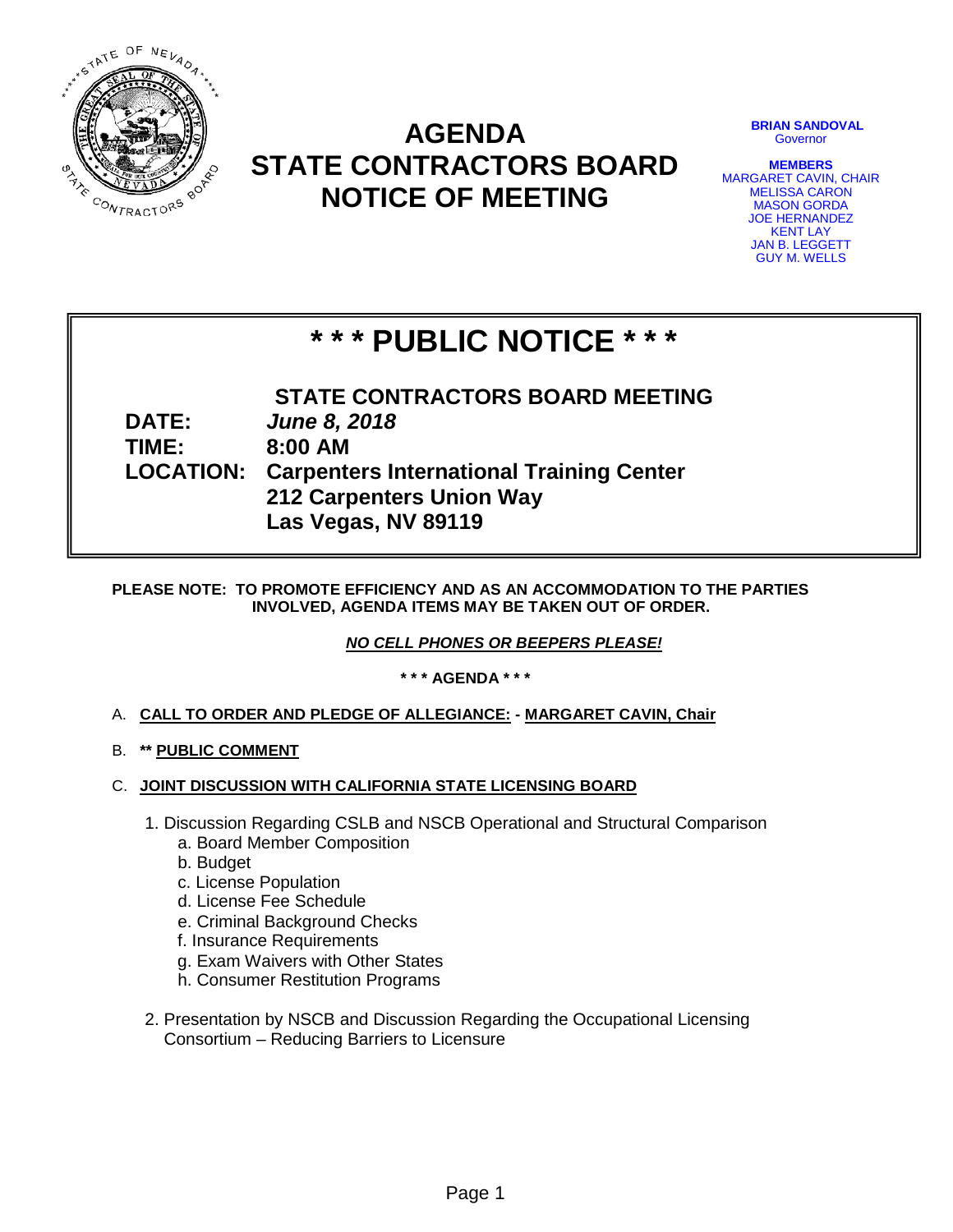- 3. Discussion Regarding CSLB and NSCB Licensing and Exam Administration and National Licensing Exams
	- a. CSLB Protocols
	- b. NSCB Protocols
	- c. NASCLA Commercial General Builders Exam
- 4. Discussion Regarding CSLB and NSCB Enforcement, Licensing, and Public Affairs Collaboration and Information Sharing Protocols and Achievements
- 5. Discussion on Outreach, Educational, Media, and Enforcement Response to Natural **Disasters**
- 6. Discussion Regarding Changes in Construction Industry and Enforcement Trends a. Solar Construction Industry and Consumer Complaints
	- b. Transient Criminal Activity and Enforcement Strategies
- 7. Proactive Enforcement
	- a. Multi-State Stings
	- b. Cross-Border Sting and Video
- 8. Discussion Regarding Contracting Online for Home Improvement Online **Marketplace**

#### D. **\*\*PUBLIC COMMENT**

Adjournment – For Possible Action

# **\*\* PUBLIC COMMENT**

Comments from the public are accepted at this time on topics not specifically addressed elsewhere on the agenda. The public may comment by signing-in before speaking during the Public Comment section. The board is precluded from discussing or acting on items raised by Public Comment that are not already on the agenda. *Public Comment will be limited to 5 minutes per person at the discretion of the Chairman.*

# **NOTICES POSTED AT THE FOLLOWING LOCATIONS**

NEVADA STATE CONTRACTORS BOARD – RENO NEVADA STATE CONTRACTORS BOARD – HENDERSON NEVADA STATE CONTRACTORS BOARD – INTERNET WEBSITE NEVADA PUBLIC NOTICE WEBSITE

> RENO CITY HALL WASHOE COUNTY COURT HOUSE WASHOE COUNTY LIBRARY PASEO VERDE LIBRARY SAWYER STATE BUILDING CLARK COUNTY LIBRARY

# **PLEASE NOTE:**

- 1) Persons/facilities desiring copies of the board's agenda must submit their request in writing every six months.
- 2) With regard to any board meeting, it is possible that an amended notice will be published adding new items to